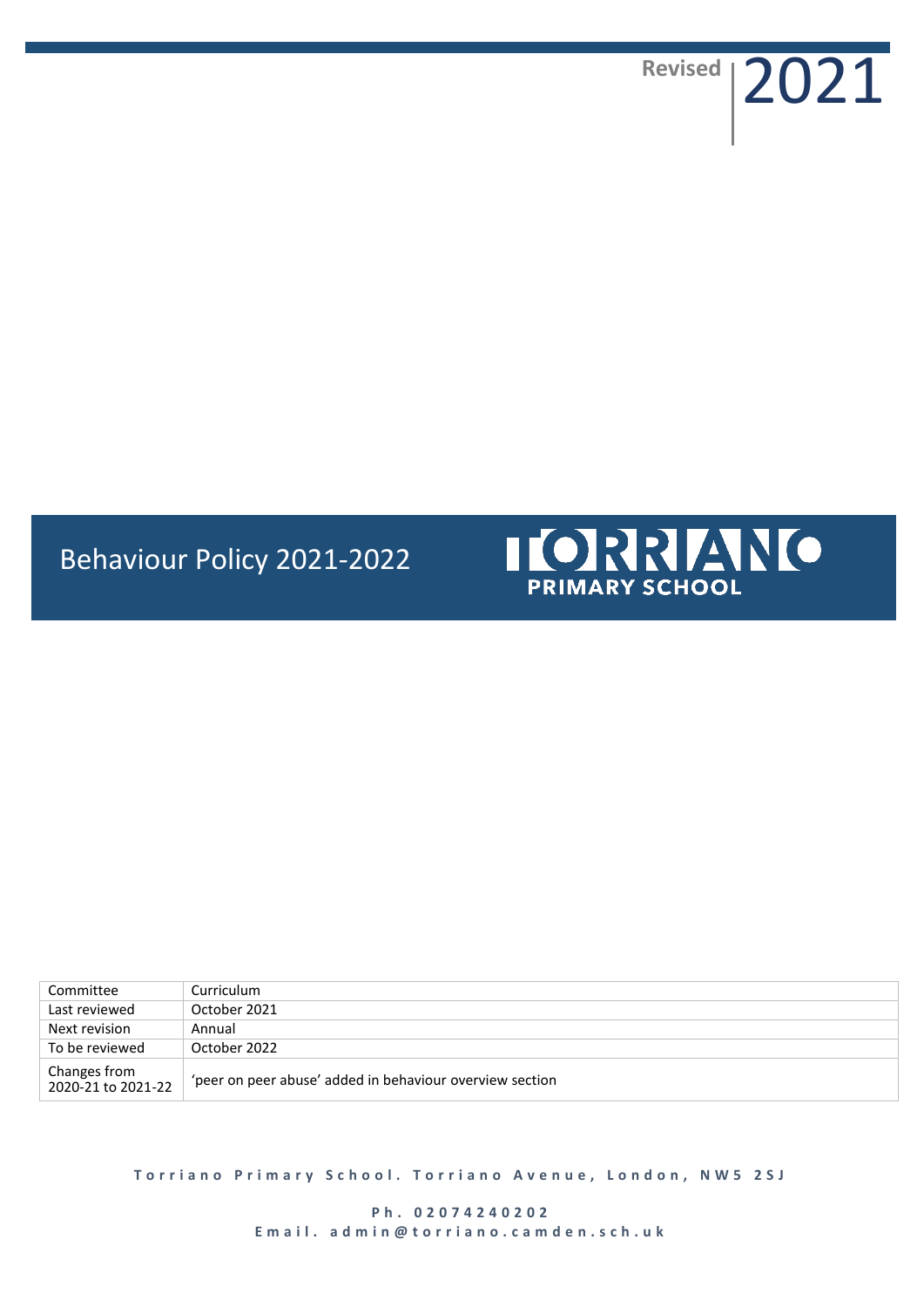## **Introduction**

## **Our Vision Statement**

Our behavior policy, which is understood by all in our school community, promotes high expectations for behaviour. The purpose of this policy is to promote and develop social awareness, caring attitudes and children who are committed to their learning. The United Nations Convention on the Rights of the Child (UNCRC) is the cornerstone of our whole school policy for promoting positive behaviour.

The UNCRC is the most widely-ratified international human rights treaty in history. The Convention has **54 articles that cover all aspects of a child's life and set out the civil, political, economic, social and cultural rights that all children everywhere are entitled to.** These rights describe what a child needs to survive, grow, and live up to their potential in the world. **They apply equally to every child, no matter who they are or where they come from.**



**Our behaviour systems encourage children to manage their own behaviour.** Children are asked to reflect on their actions and who they want to be. Each class has a values bar of qualities which exemplify the Torriano child. Children are encouraged to reflect on how these affect those around them. Torriano children know they are agents of change who can shape the world in which they live. The CRC is a real and meaningful guide to action on a day-to-day basis.

**The children in each class develop their own Class Charters which become a point of reference for the class and once signed by the teacher, assistants and pupils it signifies a joint undertaking which binds everyone together.**

The school has put in place effective support systems to aid children to overcome emotional or behavioural barriers to learning; including the support of a Pastoral Care Leader.

## **Our Vision and Values**

Torriano Primary School is a Gold Rights Respecting School, and this key principle underpins the whole school policy for promoting positive behaviour. As a rights respecting school, we not only teach about rights but, in addition, we are role models for each other, demonstrating a mutual respect in all our relationships.



## **Behavioural Aims**

#### Behaviour Overview

In consultation with the children, staff, parents and governors at Torriano Primary School we have developed a policy in line with the rights of the child which secures the highest levels of success and self-esteem for each individual child. Ensuring these rights are understood and respected by all is part our commitment to valuing diversity, tackling bullying, peer-on-peer abuse and harassment, including discriminatory and prejudice based bullying. We embody and promote equality in our community.



The key foci of this policy are to promote the following: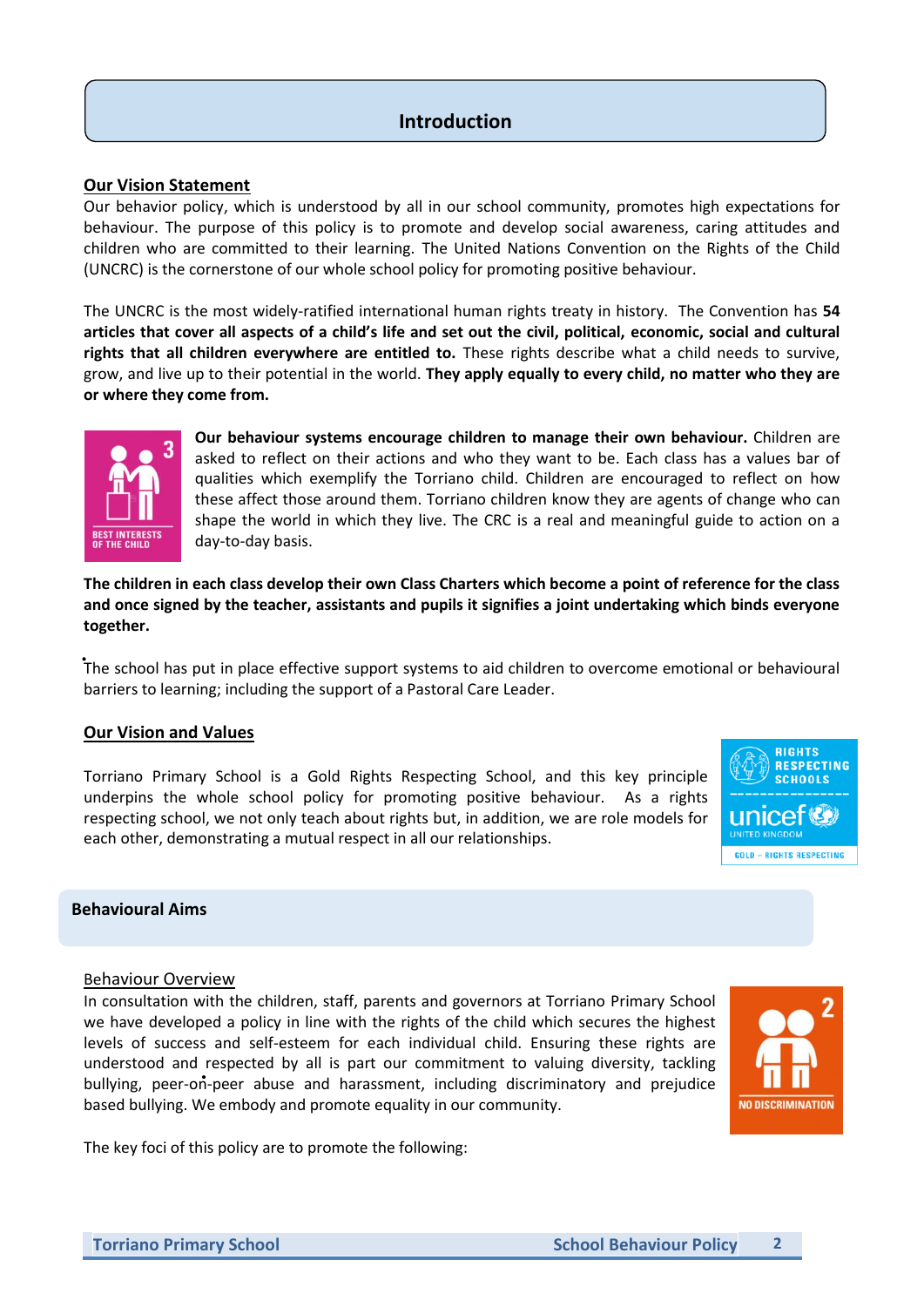| Children who understand that they are agents of change and can shape the<br>world in which they live in order to achieve fairness and social justice<br>School ambassadors who have respect in all their actions in relation to the<br>wider community i.e. beyond the school gates<br>Children who are able to cooperate successfully whilst having<br>consideration for the individual needs of those around them<br>Celebration of children's successes and encouragement to be role models<br>for one another<br>Respect for individual beliefs and cultures and the understanding that we<br>are all different                                                                                                                                                                                                                                                                                |
|----------------------------------------------------------------------------------------------------------------------------------------------------------------------------------------------------------------------------------------------------------------------------------------------------------------------------------------------------------------------------------------------------------------------------------------------------------------------------------------------------------------------------------------------------------------------------------------------------------------------------------------------------------------------------------------------------------------------------------------------------------------------------------------------------------------------------------------------------------------------------------------------------|
| To develop self-esteem and a confidence in their own identity<br>To support vulnerable children and those in difficult circumstances<br>To be aware that discipline in schools must respect children's human<br>dignity                                                                                                                                                                                                                                                                                                                                                                                                                                                                                                                                                                                                                                                                            |
| Exemplary behaviour which allows for effective learning skills to be<br>developed<br>Children who are happy to attend school every day, arrive on time, line up<br>calmly, and enter school ready to learn, participate and play an active role                                                                                                                                                                                                                                                                                                                                                                                                                                                                                                                                                                                                                                                    |
| A safe environment, with children respecting their school setting and<br>$\bullet$<br>demonstrating an understanding of collective responsibility.                                                                                                                                                                                                                                                                                                                                                                                                                                                                                                                                                                                                                                                                                                                                                 |
| To recognise the needs of individual children and develop nurturing<br>relationships which promote effective communication and tolerance<br>To ensure that children know who to approach if they are worried or in<br>difficulty or concerned about one of their peers<br>To value and celebrate the diversity of our school and to promote equality<br>and challenge discrimination in all its forms<br>Children who are empathetic towards each other, consider the feelings of<br>٠<br>those around them and reflect on how their behaviour can impact on<br>others<br>To communicate effectively with one another in order to resolve conflict<br>$\bullet$<br>To work collaboratively with parents to find resolutions to challenging<br>$\bullet$<br>behaviour and in supporting positive behaviour<br>To establish clear procedures for dealing with and managing unacceptable<br>behaviour |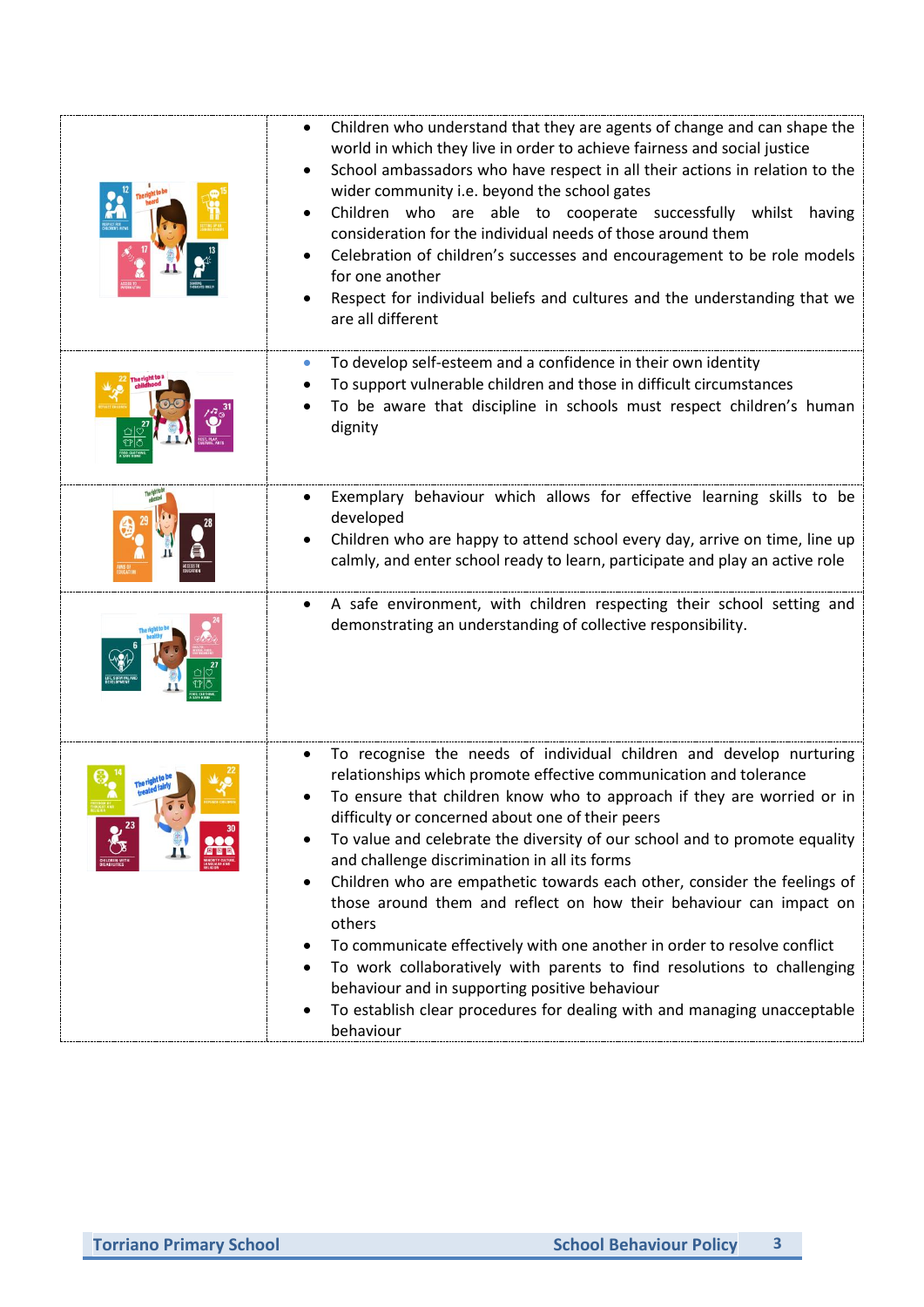## **Developing the School Behaviour Policy**

#### **Behaviour Review**

In 2019 we conducted a reappraisal of the behaviour model through a joint practice development team, staff attended training on restorative behaviour and children and parents were consulted on the efficacy of the previous 'Stay on Green' model. Subsequently a restorative behaviour approach was adopted by the school using the '1,2,3 Magic' model and a positive values framework within classes.

## **Children's involvement in developing the School Behaviour Policy**



As a Rights Respecting School our children are already agents of change and are directly involved in setting behaviour expectations around their school. Pupil voice is at the forefront of our school and the school council were consulted throughout the process. They identified behaviours which they believed were unacceptable and which should receive an immediate consequence and also advised on what good behaviour looks like.

At the beginning of the year, each class creates a Class Charter which is based on the rights of the child. This charter sets out the expectations for effective learning behaviours in each class and ensures that every child has access to their rights and that we are respecting the

rights of those around us.

Creating a class charter makes the UN Convention on the Rights of the Child a real and meaningful guide to action for adults and children on a day-to-day basis. Charters are democratically negotiated using the Convention and replace a list of rules with mutual agreements. The actions agreed between all children ensure that rights can be realised and enjoyed by everyone. For example, if children agree to 'listen in class' they are realising their own access to article 29 as well as other's right to access that article.





Though the children are asked to choose to highlight a certain number of more relevant articles, there is no article that is more important than the other. The charter allows the children to develop a sense of shared ownership of the classroom and learning and they begin to understand collective responsibility. Children are asked to decide how they think the charter should be displayed. Charters are developed with the active participation of children from nursery to year 6; they reflect the values and principles of the CRC and are applicable to all.

A Playground Charter has developed with children and adults in our school community and sets out high expectations for behaviour outside of classrooms.

#### **School/Home Agreement**

In order to support our children to become the best person they can be, Torriano is committed to developing good relationships between school and home and working in partnership with the families of our children is essential

We ask that parents:

- support the school in its Behaviour Policy
- talk to their children about the school expectations of work and behaviour
- encourage children to discuss problems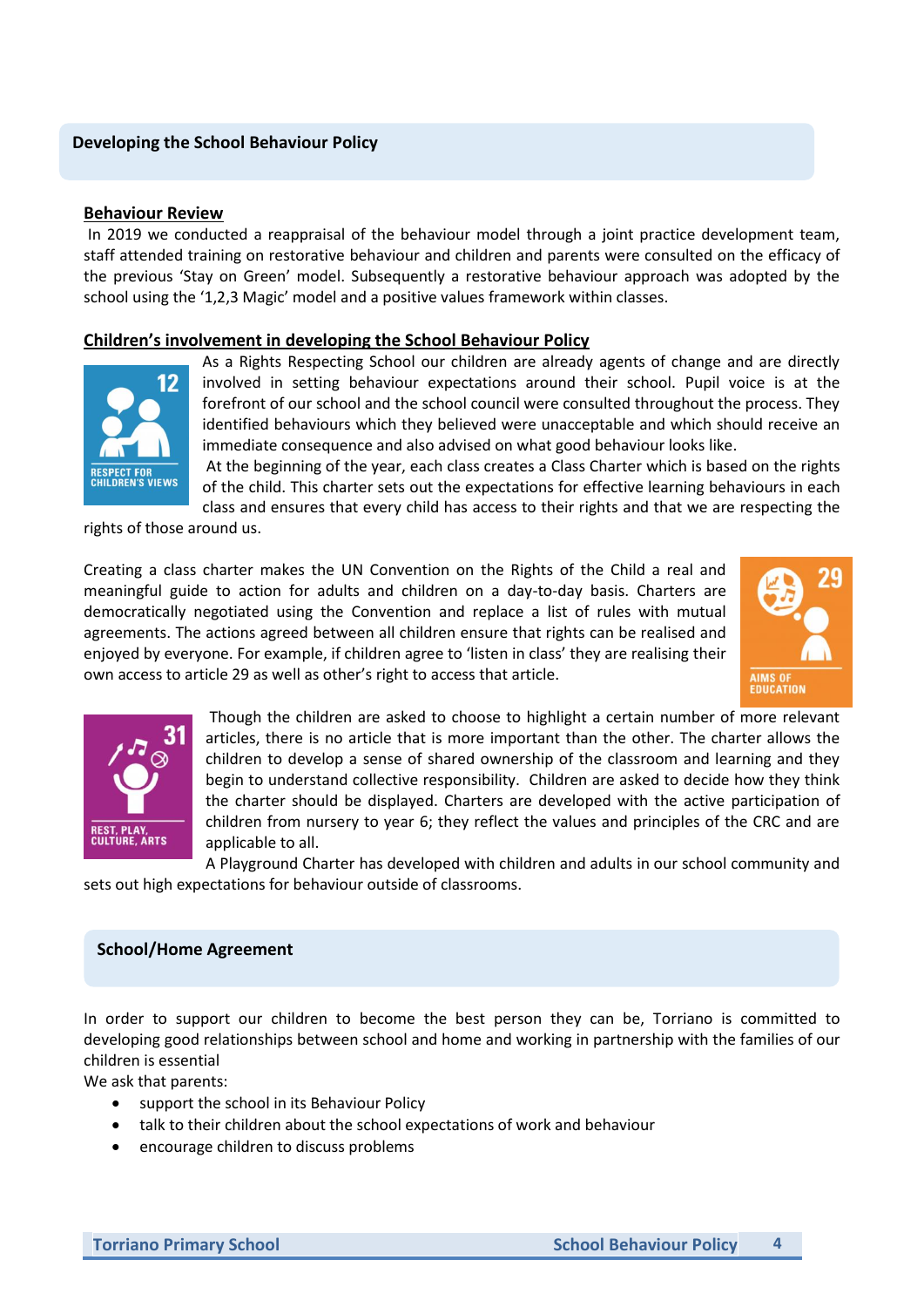- attend parent's evening and communicate with the school any concerns/issues which may affect their child's behaviour/learning
- encourage a positive attitude to learning
- attend parent and carer workshops where possible to support children's learning
- ensure that their child attends school regularly and on time

#### **Restorative Approach to Behaviour**

#### **What is it?**

At Torriano, we develop **relationship security** between children and adults and always support children to demonstrate positive attitudes to learning and to ensure other pupils do not have their rights infringed upon**.** We use a **restorative behaviour approach** which is a philosophical shift away from the traditional, punitive approach to wrongdoing. The restorative perspective views misbehaviour as an offense against relationships.

## **1-2-3 Magic**

We always encourage our children to reflect on their behaviour in line with the rights of the child, class charter and in accordance with the school values. If a child is not following the these, they will be reminded by the teacher who will use the 1-2-3 Magic technique.

1-2-3 Magic is a simple and effective way of managing behaviour in a safe and nurturing way. It takes away needless interactions along with the build-up of negative emotions and frustrations.1-2-3 Magic allows you to:

- 1. Manage negative behaviours
- 2. Encourage positive behaviours
- 3. Build and maintain positive healthy relationships

1-2-3 Magic works hand in hand with Framework for Intervention, Nurture, Restorative Approaches and fits into our positive behaviour management approaches at Torriano.

#### **How does it work?**

1-2-3 Magic minimises teaching and learning time lost through 'disciplining' and allows children to make choices about their behaviour and to understand the consequences of both 'good' and 'bad' choices. 1-2-3 Magic allows a child time for thinking and two chances to modify or stop behaviour as requested. *NB. The count is reset with each new adult or setting.* 

Sanctions are short, preferably at the time, and most importantly meaningful to the child. Discipline applied in this way without negative emotions protects self -esteem, decreases the chance of escalation and provides a positive role model for the child as they see the adult dealing with conflict or potential conflict without anger or frustration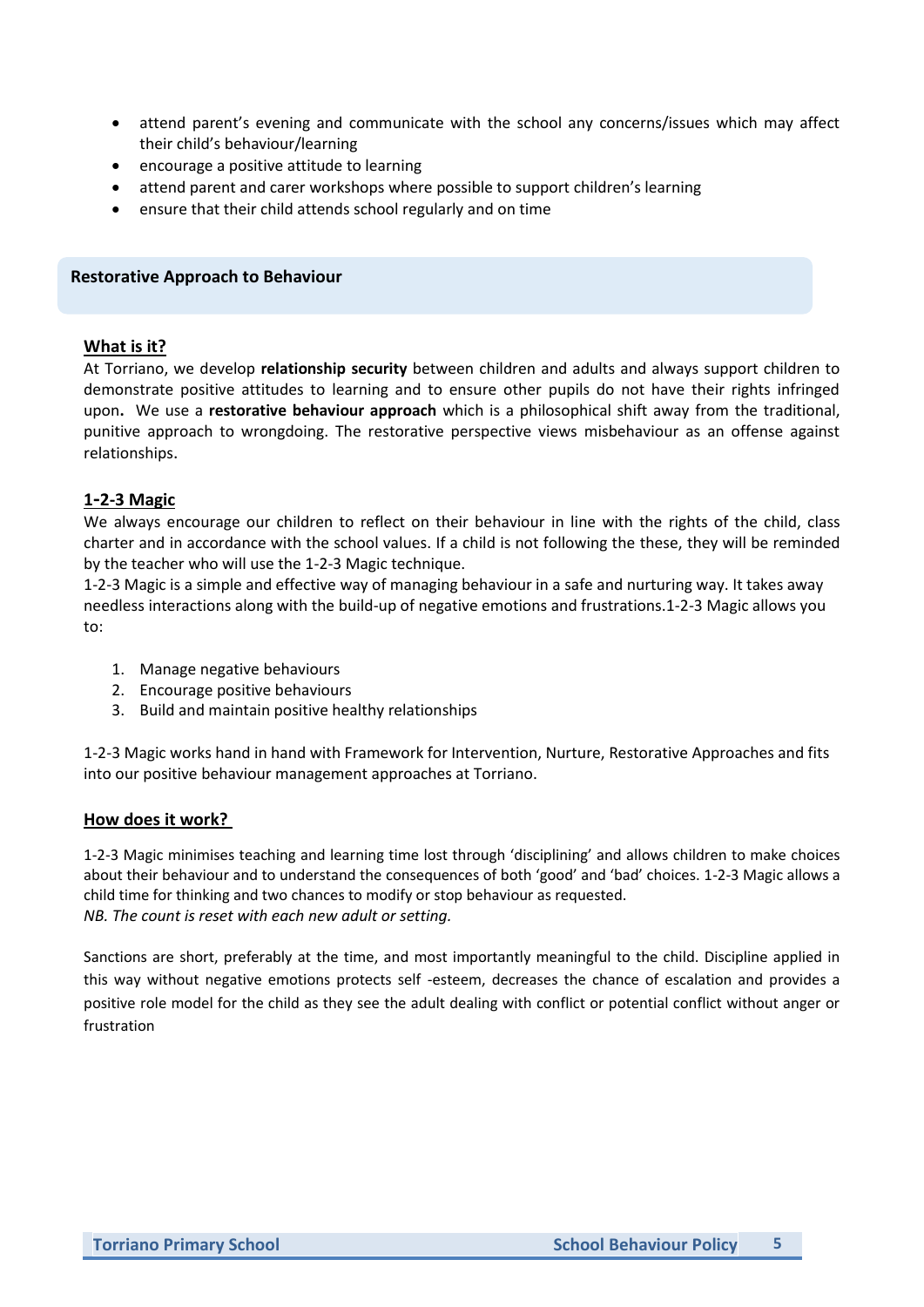## **Rewards and Sanctions**

#### **Rewards**



encourage and acknowledge all children who follow the school's expectations for behaviour and those that achieve their personal best. Each class had a values bar displayed both above the charter and at a level for the children. When a child demonstrates one of the values from the bar they are rewarded by having the teacher explicitly praise the behaviour and refer to the value they have demonstrated and by receiving a values sticker at the end of the day. Staff also use the language of values throughout the day to praise behaviour.

The values bars are differentiated according to different key stages and the values are taught and explained to the children through lessons at the beginning of the year.

#### **Special Achievement Assembly**

Every week class teachers nominate and celebrate the achievements of a member of their class. These may be academic, social or emotional. Other members of staff may also nominate individual children. These achievements are described in the assembly using the language of the values bars and each child receives a certificate from the head teacher which states the achievement.

#### **Individual Class Reward Systems**

Teachers may choose to adopt their own reward systems such as marble jars and stickers.

## **Sanctions and Consequences**



The Behaviour Policy and Class Charters are established with the children and apply throughout the school. At Torriano, we develop **relationship security** between children and adults and always support children to demonstrate positive attitudes to learning and to ensure other pupils do not have their rights infringed upon.

Any examples of poor behaviour will be judged in context and an appropriate restorative conversation will be held with the child. When children continue to not follow the rules they understand that there are consequences and they need to take responsibility for their actions.

Staff explicitly use the language of 'consequence' to identify to the child that their behaviour has reached a level where they need to see a member of SLT.

Any serious breach of the charter, fighting, bullying (including prejudice based or discriminatory bullying), use of discriminatory or racist language, swearing or stealing will result in an instant c*onsequence* and time with a member of the Senior Leadership Team.

If children repeatedly receive *consequences,* they will speak to the Head Teacher and parents/carers will be asked to come in for a meeting. A record of consequences will be logged in order to track behaviour issues.

Children who persistently need to meet with SLT will be referred, with the permission of the parents/carers, to the SENCO and Pastoral Care Leader who will work with them to help develop strategies for managing their behaviour.